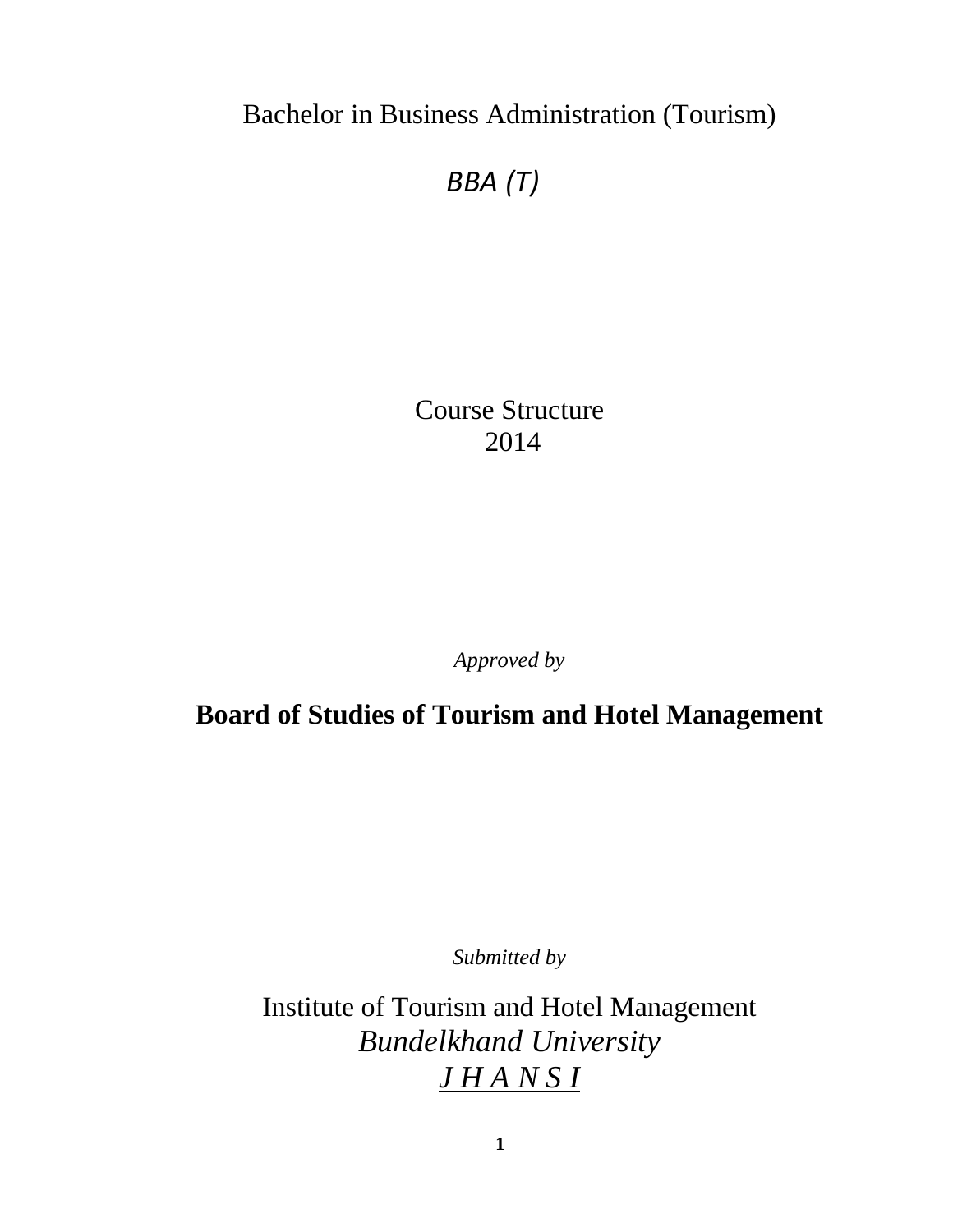## *Bachelor in Business Administration (Tourism)* **BBA (T)**

| Sl.                         | New Code | Subject                                | Int. | Ext. |
|-----------------------------|----------|----------------------------------------|------|------|
| No.                         |          |                                        | 30   | 70   |
|                             | 1931     | Tourism Concepts & Linkages            | 30   | 70   |
| $\mathcal{D}_{\mathcal{L}}$ | 1932     | Introduction to Hospitality, Hotel and | 30   | 70   |
|                             |          | Hoteliering                            |      |      |
| 3                           | 1933     | Principles of Management               | 30   | 70   |
| $\overline{4}$              | 1934     | Introduction to Computer               | 30   | 70   |
|                             |          | Applications                           |      |      |
|                             | 1935     | <b>Communication Skills</b>            | 30   | 70   |
| 6                           | 1936     | <b>Marketing Conceptual Framework</b>  | 30   | 70   |
|                             |          | <b>Environmental Studies</b>           | 20   | 30   |

### **Semester – I**

### **Semester – II**

| Sl.            | New Code | Subject                                 | Int. | Ext. |
|----------------|----------|-----------------------------------------|------|------|
| No.            |          |                                         | 30   | 70   |
|                | 1937     | <b>Global Tourism Trends</b>            | 30   | 70   |
|                | 1938     | Introduction to Travel Agency and       | 30   | 70   |
|                |          | <b>Tour Operations Business</b>         |      |      |
|                | 1939     | <b>Tourist Resources of North India</b> | 30   | 70   |
|                | 1940     | Indian History, Society and Culture     | 30   | 70   |
| $\overline{5}$ | 1941     | World Geography                         | 30   | 70   |
| 6              | 1942     | <b>Basics of Economics</b>              | 30   | 70   |
|                |          | Human Rights                            | 20   | 30   |

#### **Field Trip**

#### **Semester III**

| Sl.            | New Code | Subject                           | Int. | Ext. |
|----------------|----------|-----------------------------------|------|------|
| No.            |          |                                   | 30   | 70   |
|                | 2931     | Growth and Development of Hotel   | 30   | 70   |
|                |          | Industry                          |      |      |
| 2              | 2932     | Transport Operations & Management | 30   | 70   |
| $\overline{3}$ | 2933     | Tourist Assets of Southern India  | 30   | 70   |
|                | 2934     | Basics of Accounting              | 30   | 70   |
| 5              | 2935     | <b>Business Communications</b>    | 30   | 70   |
| 6              | 2936     | <b>Quantitative Analysis</b>      | 30   | 70   |
|                | 20937    | <b>Field Trip Report</b>          |      | 100  |